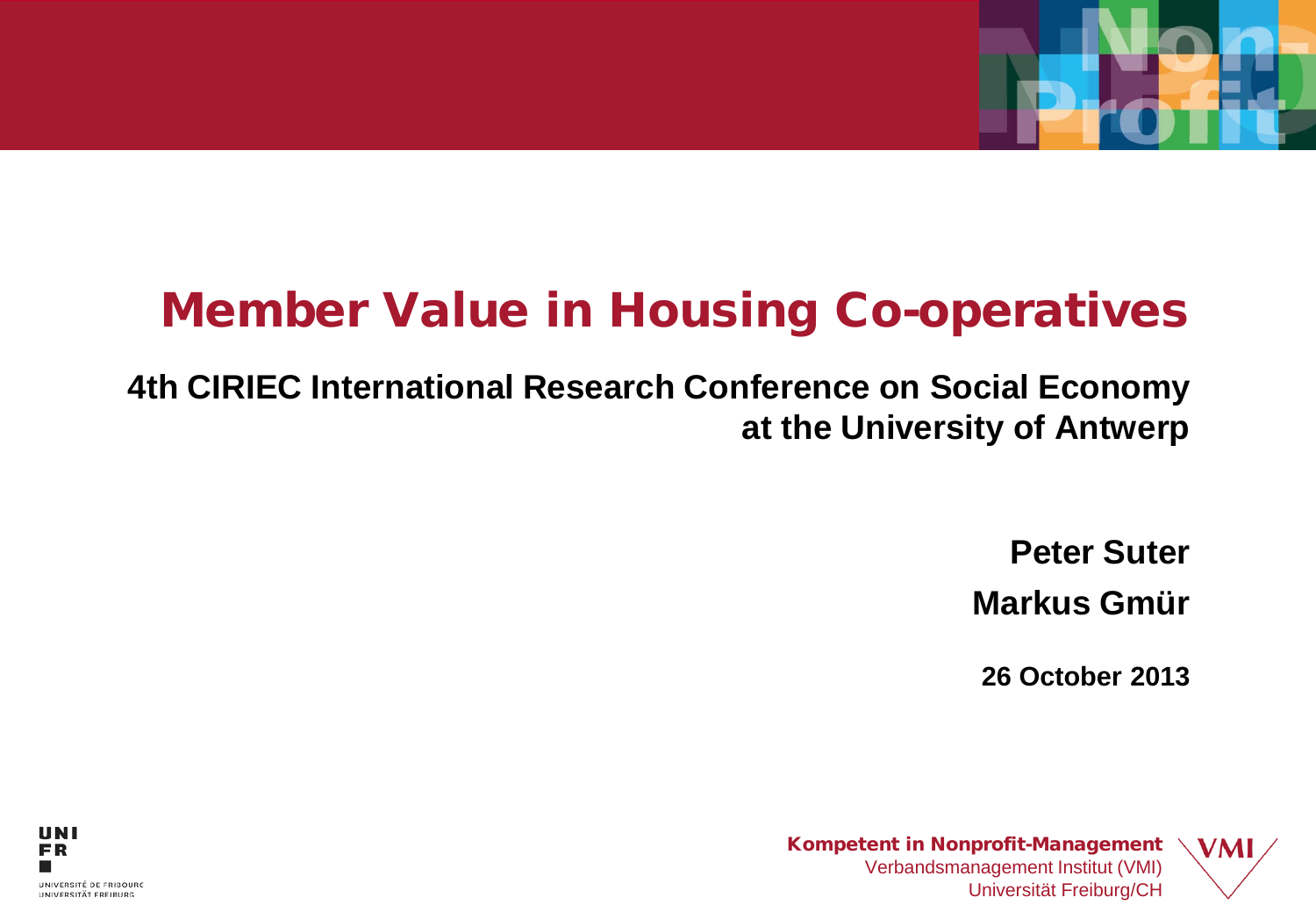## **Swiss Co-operative Sector**

- $\blacksquare$  10'000 co-operatives  $\rightarrow$  one co-op per 830 people
- Community awareness of the sector runs far behind community reliance on the sector
- **Positive image of co-operatives and a high level of** trust
- 1'800 housing co-operatives mainly in urban areas
	- Approx. 5% of the whole housing supply (160'000 apartments) in CH
	- ◆ Approx. 20% of the housing supply in Zurich
	- ◆ Political efforts to increase the percentage of co-operative housing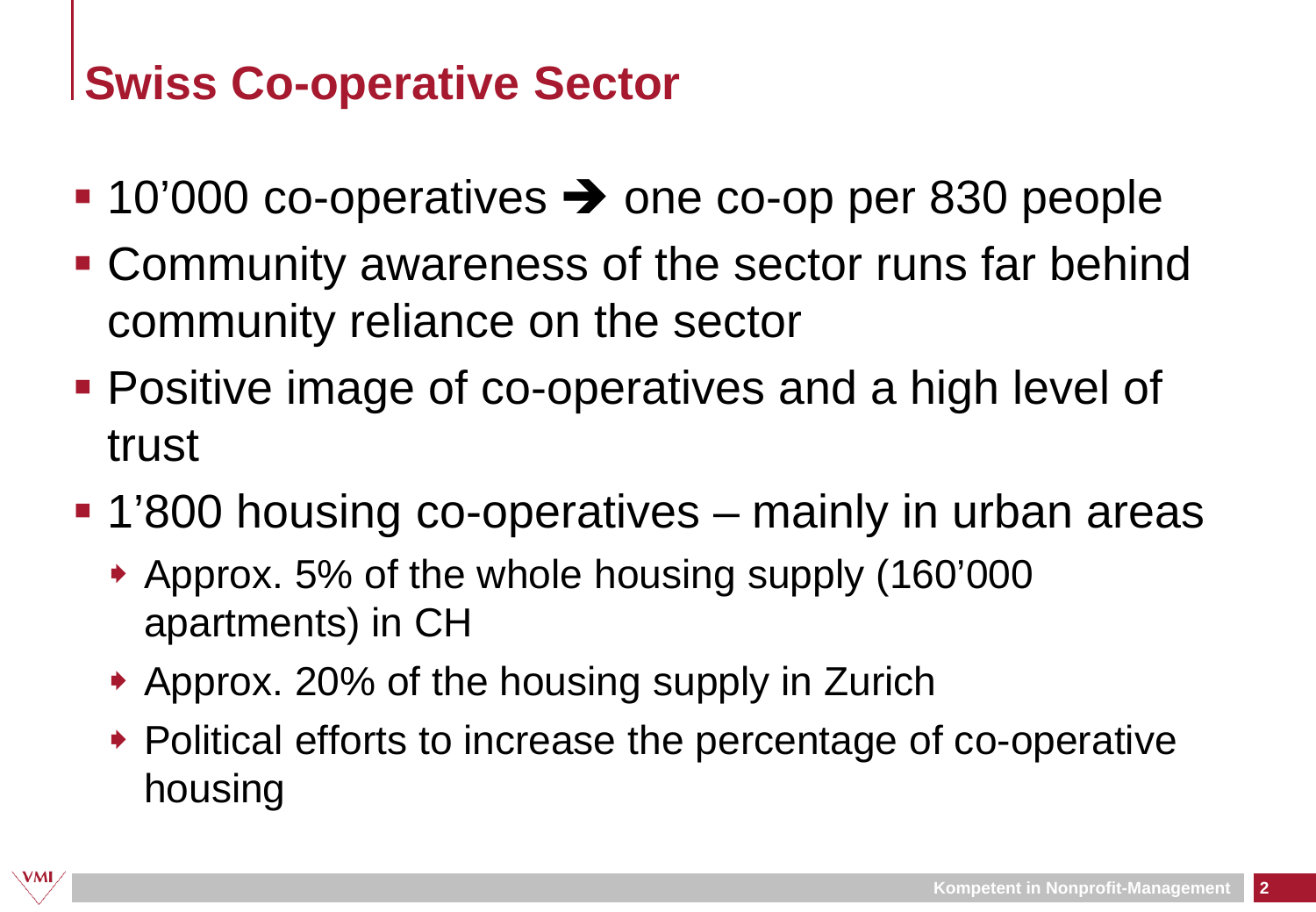## **Challenges**

#### $\blacksquare$  External factors

- ◆ Growing wealth
- $\rightarrow$  Increasing costs of building land
- Structural conditions

#### **Internal factors**

- $\rightarrow$  Increasing demands towards the apartment and the co-op
- Decreasing motivation to assume responsibilities and to participate actively
- Decreasing sense of community and solidarity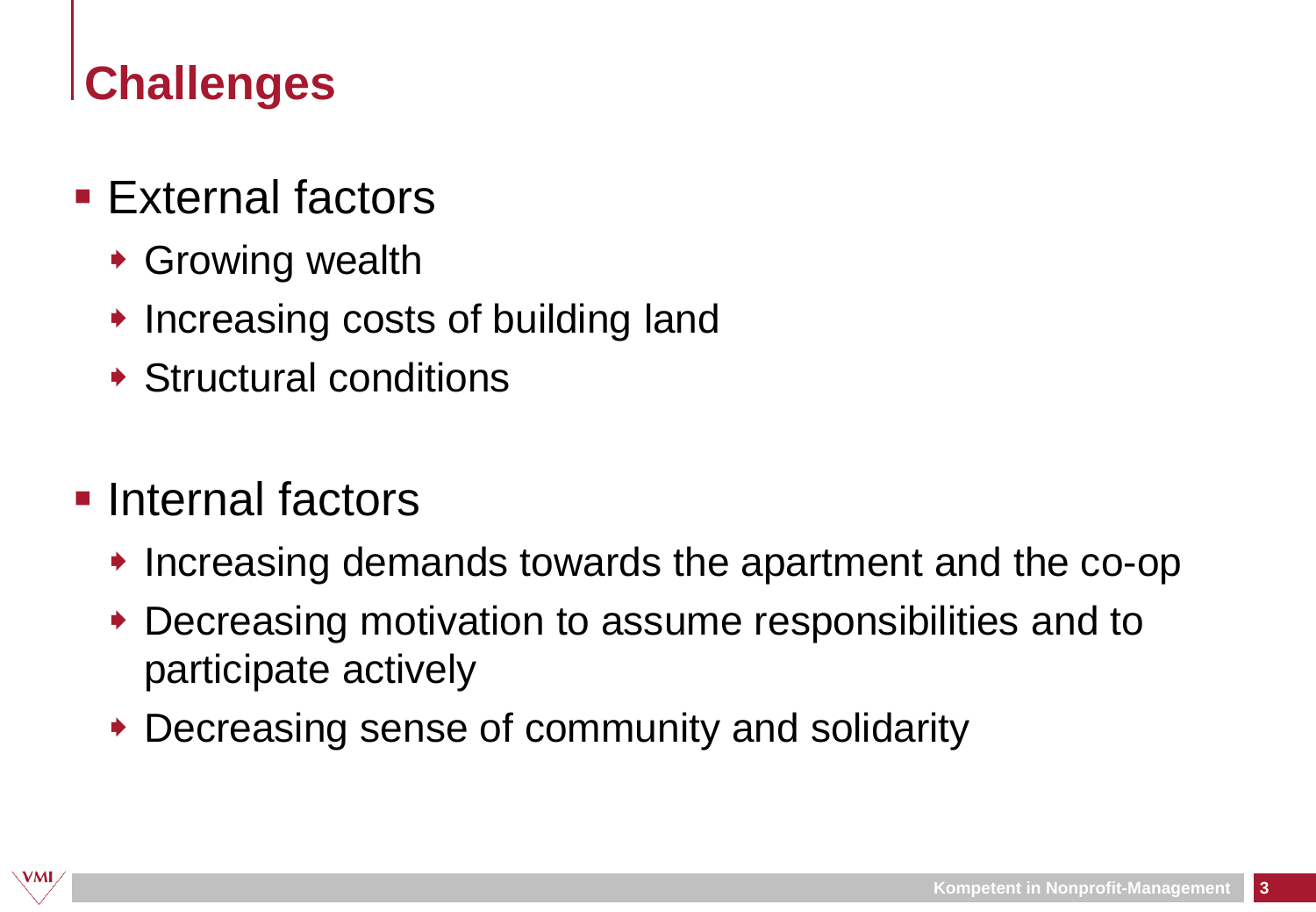# **Housing Co-ops as Civil Society Organizations**

- Good reputation and favorable treatment  $\rightarrow$  public support
- **Higher trust and lower rents (cost-induced rents)**
- Members profit of the housing co-operative just as much as they are willing to make their own contribution to the civil society character of the co-op.
- **Members are willing to make their own contribution** only if they see an (added) value in their action.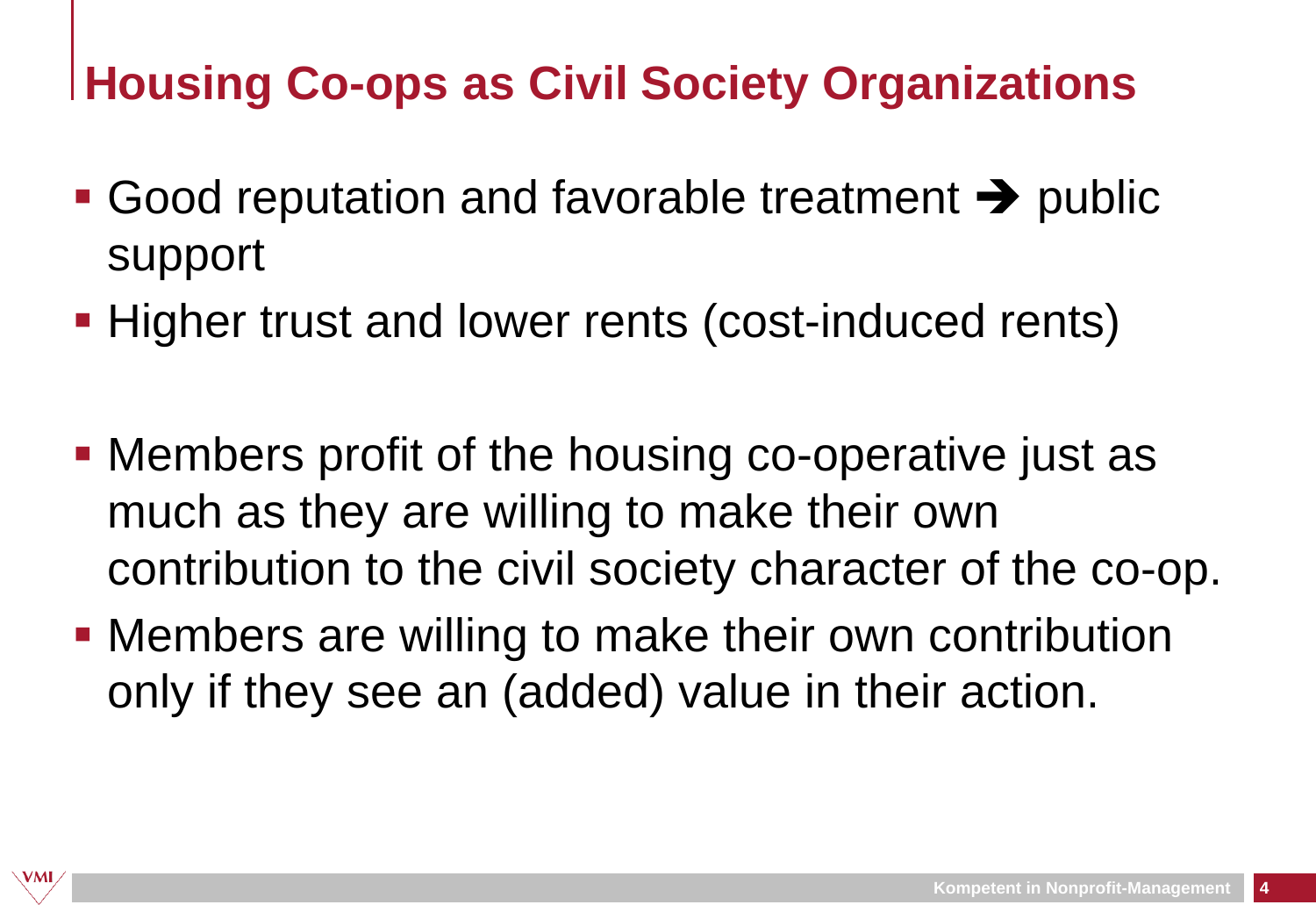#### **Research Question**

VMI

 What kind of characteristics and benefits of housing co-operatives generate a value in the perception of their members?

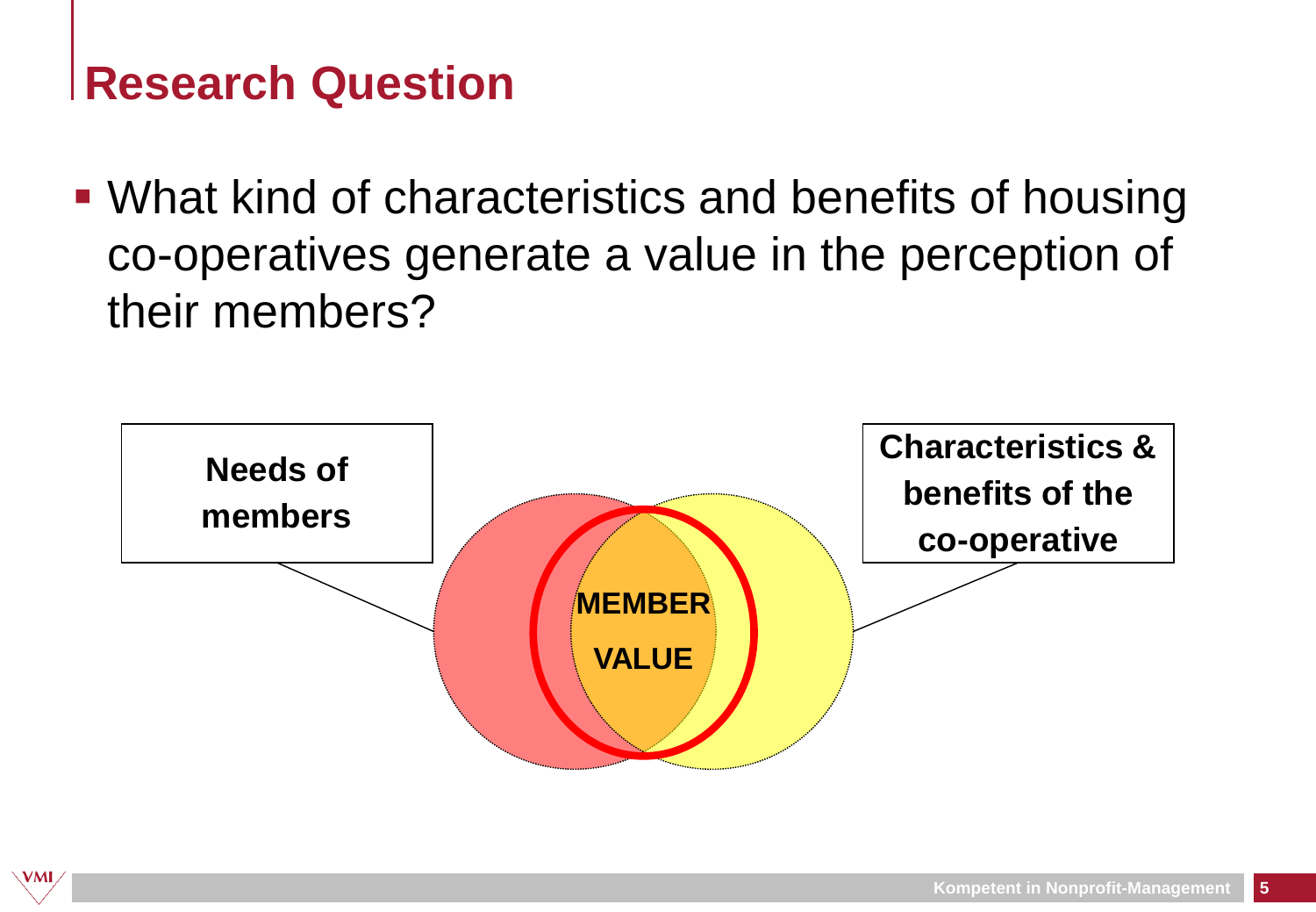# **Housing Co-ops as Social Enterprises**

- **Hybrid form** 
	- ◆ Economic goals
	- ◆ Social goals
- Co-operative research mostly focus on the economic goals and the manifest benefits provided by the coop.
- Change of perspective
	- The member and its needs are at the center of a co-op.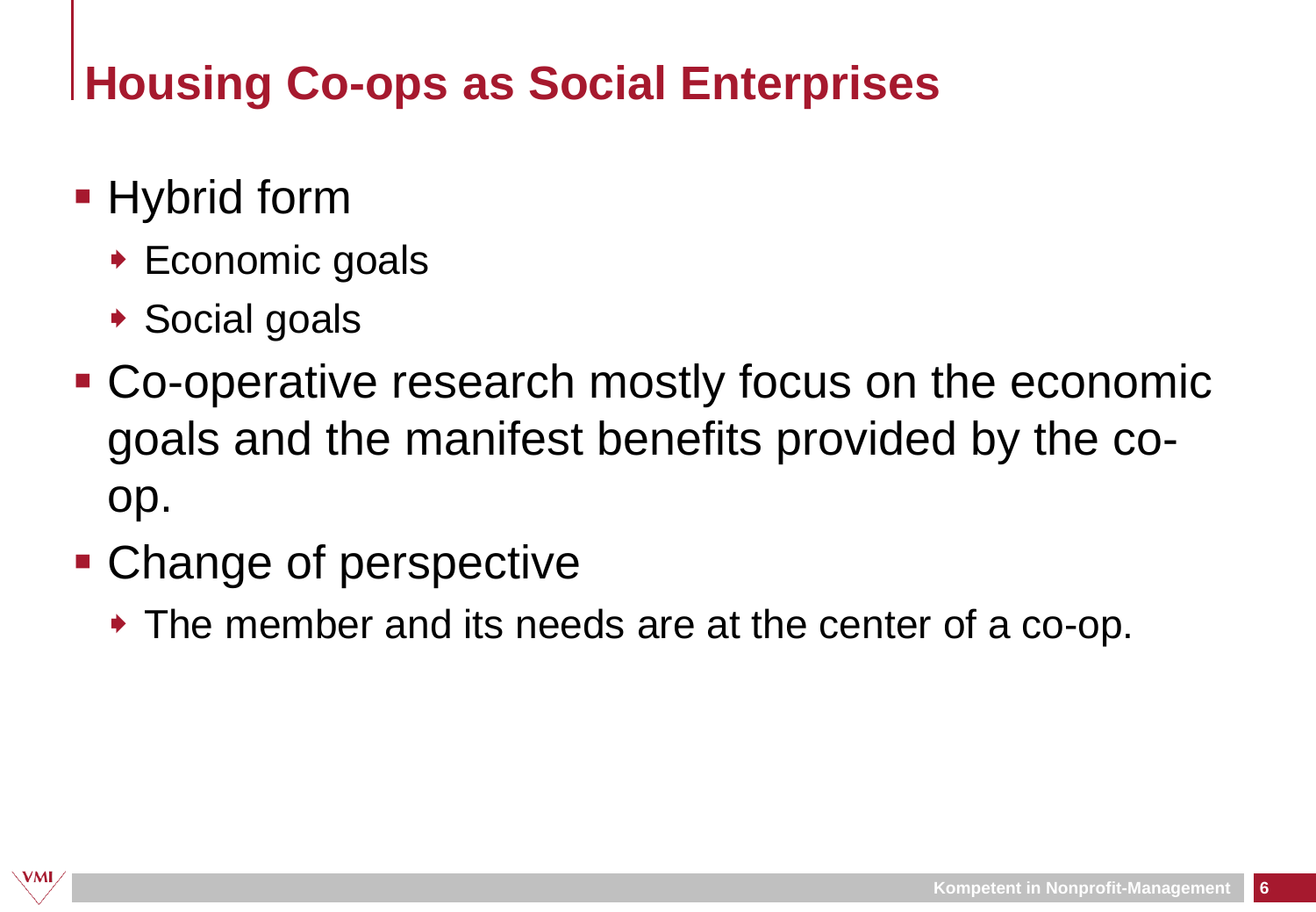### **Basic Human Needs**

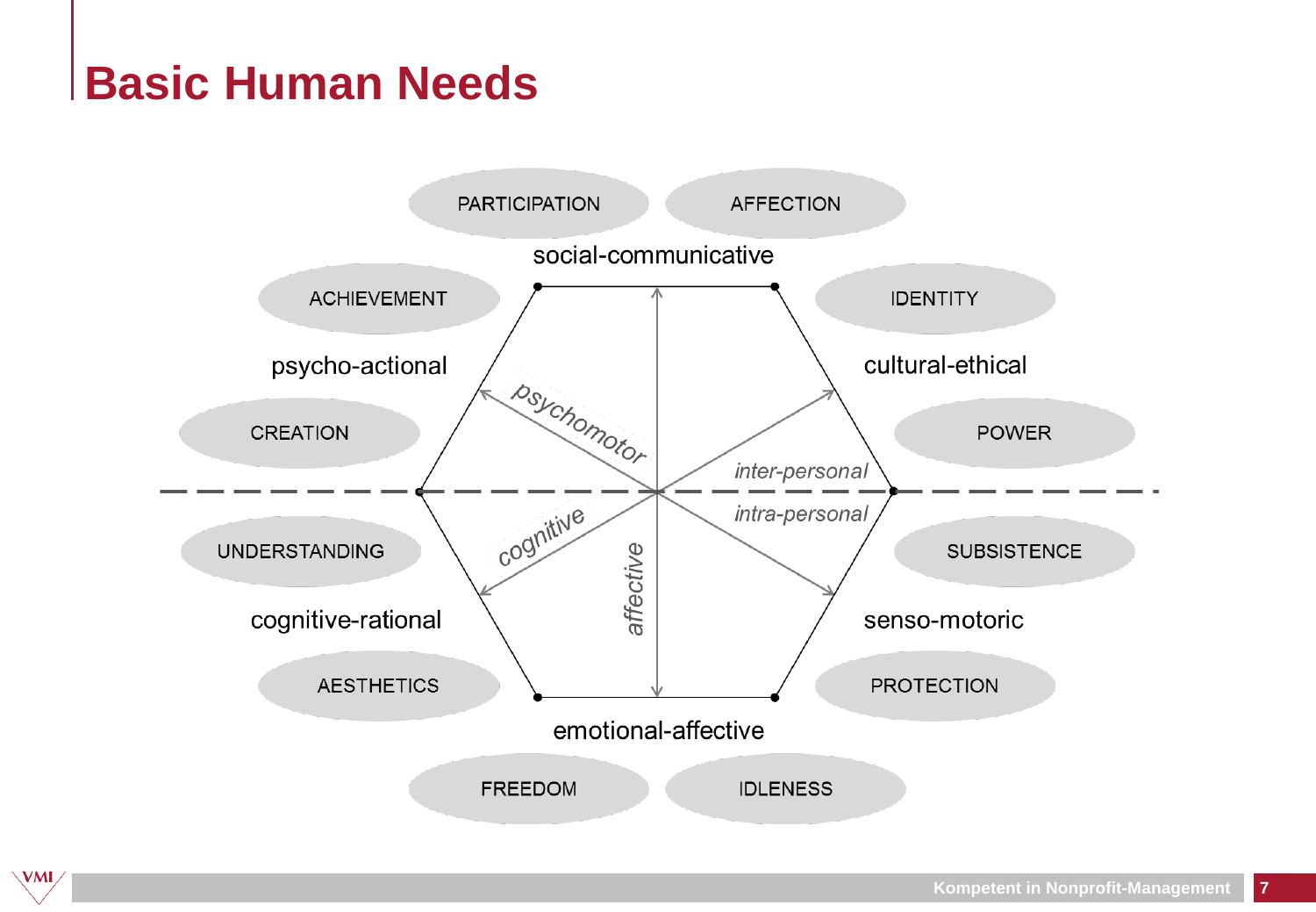### **Research Design**

- Research cooperation: «wohnbaugenossenschaften schweiz» WBG
	- More than 1000 members and over 100'000 apartments
- **Two phases** 
	- 1. Qualitative interviews with active members and managers of housing co-ops in order to develop a questionnaire.
	- 2. Quantitative (online) questionnaires
		- Management of the housing co-operatives
		- Members of the housing co-operatives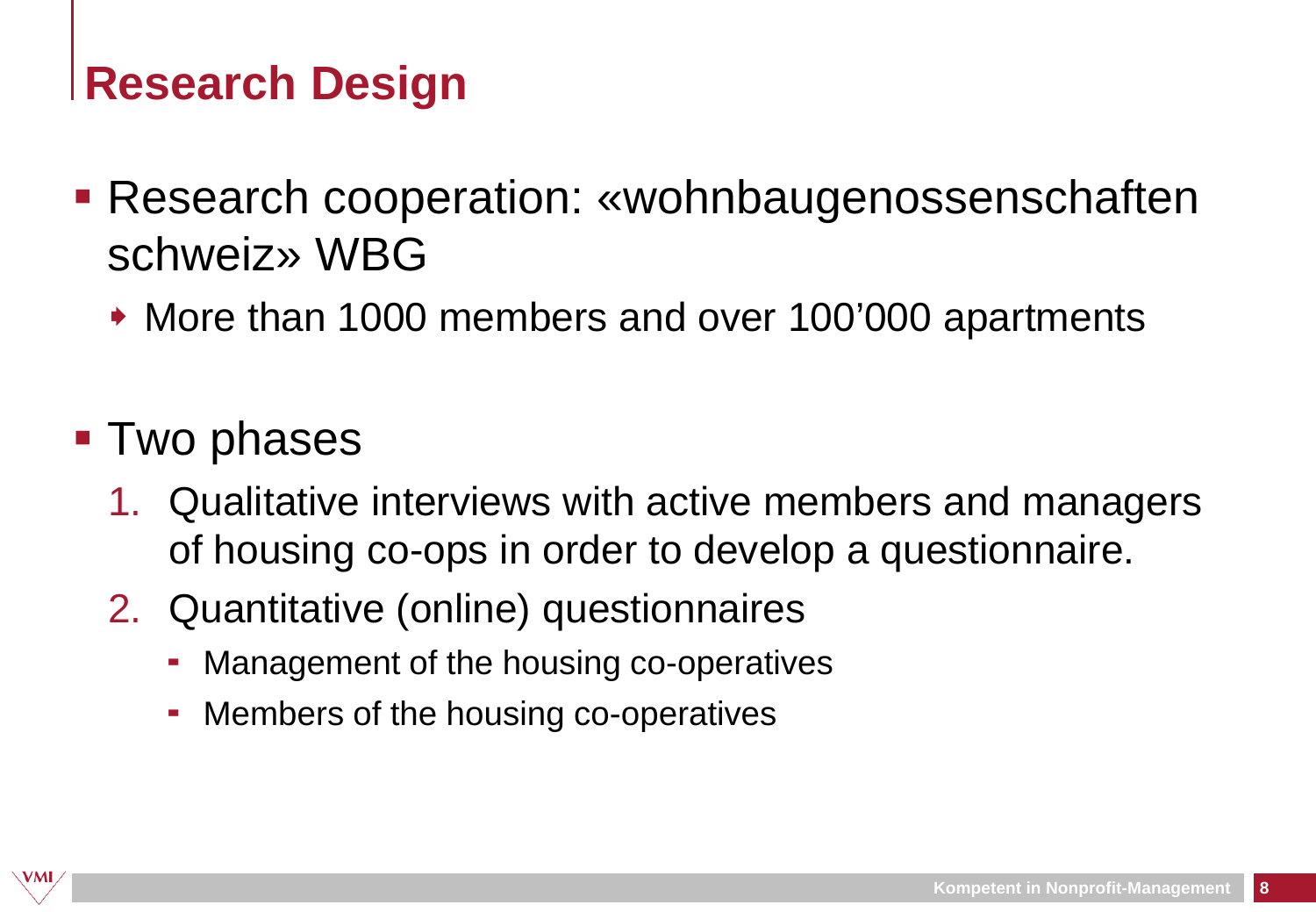#### **Research Goals**

- $\blacksquare$  Identification of the member's needs and its determining variables.
- Analysis of the management of housing co-operatives and the way they perform their essential functions.
- **IDENT** Identification of best practices in the management of housing co-operatives.